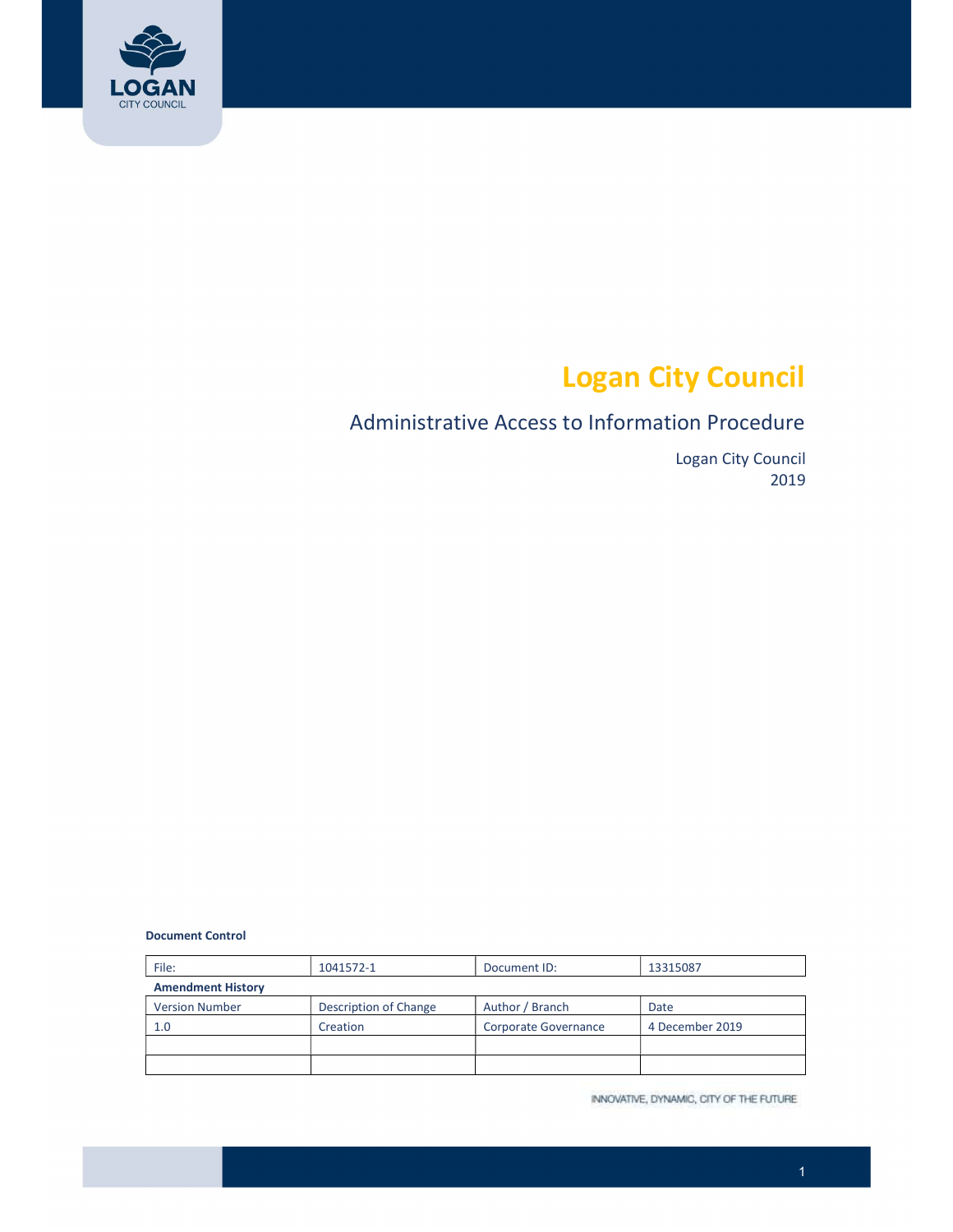#### **Table of Contents**

| $\mathbf{1}$   |     |  |  |  |  |  |
|----------------|-----|--|--|--|--|--|
| $\overline{2}$ |     |  |  |  |  |  |
| 3              |     |  |  |  |  |  |
| 4              |     |  |  |  |  |  |
| 5              |     |  |  |  |  |  |
|                | 5.1 |  |  |  |  |  |
|                | 5.2 |  |  |  |  |  |
|                | 5.3 |  |  |  |  |  |
|                | 5.4 |  |  |  |  |  |
|                | 5.5 |  |  |  |  |  |
|                | 5.6 |  |  |  |  |  |
| 6              |     |  |  |  |  |  |
| $\overline{7}$ |     |  |  |  |  |  |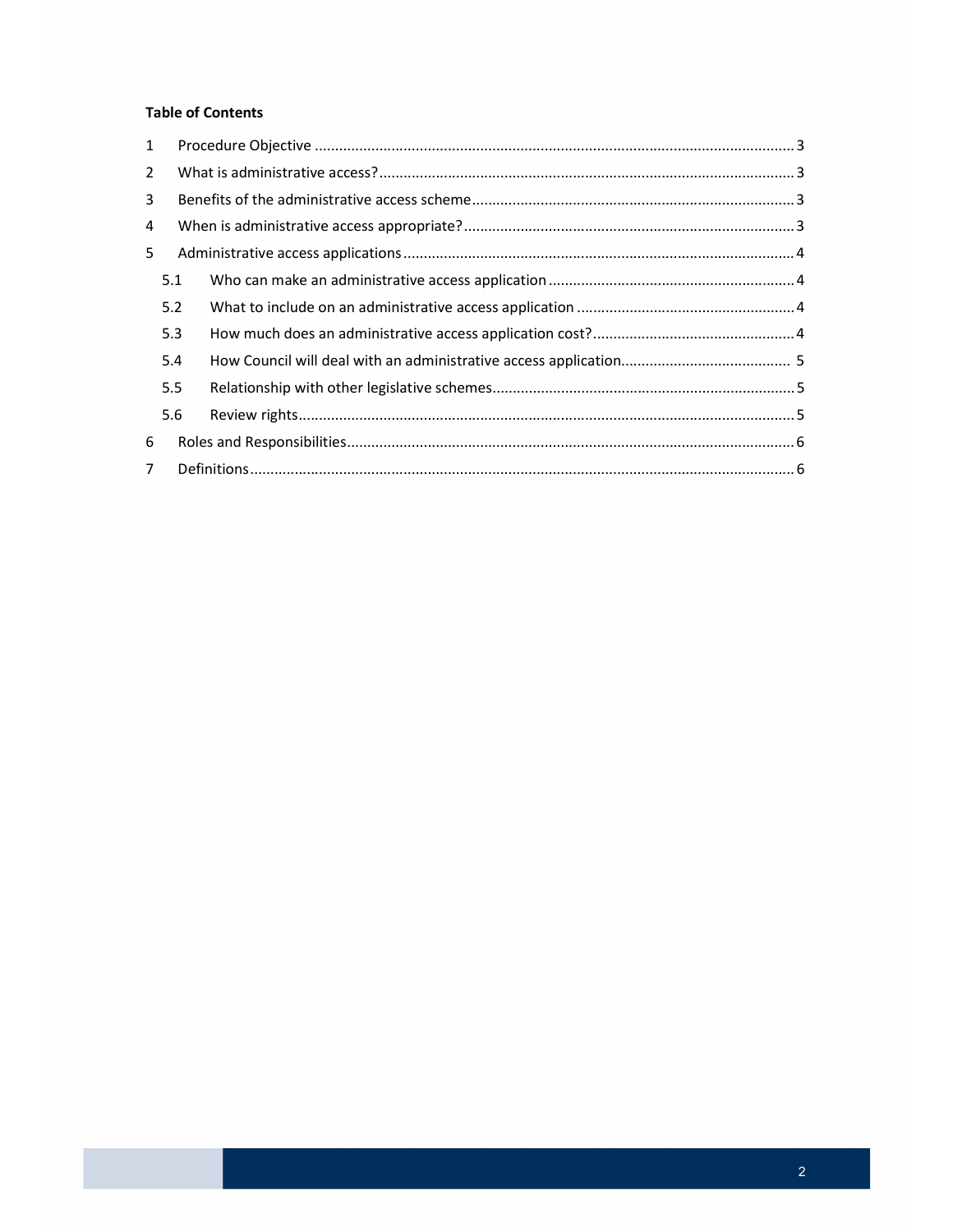## <span id="page-2-0"></span>1 Procedure Objective

 This Procedure sets out the process for management of all requests for administrative access to information. Any exceptions to this process must have the prior written approval of the Chief Executive Officer (CEO), or in the case of a Councillor or the CEO, by the Mayor.

### 2 What is administrative access?

 'Administrative access' refers to the release of information by means other than a formal access application under the Right to Information Act 2009 (RTI Act) or Information Privacy Act 2009 (IP Act).

 Administrative access schemes are generally reactive (responding to requests for information when received) but also include proactive schemes for disseminating information in advance of requests, such as in publication schemes and libraries.

Administrative access:

- puts information into the community faster and at lower cost;
- reduces Council time and resources spent processing individual information requests; and
- demonstrates a commitment to openness, accountability and transparency, which in turn may increase confidence in government.

 Administrative release is a discretionary process but the framework for release is based on the same philosophy underpinning the RTI Act and IP Act.

 The administrative access scheme is designed to give individuals access to their own personal information, except where legislation prevents such release, or the information contains the personal information of another person, which would require Council to consider the disclosure rules contained in the Information Privacy Principles.

# 3 Benefits of the administrative access scheme

Potential benefits of the administrative access scheme include:

- reduced number of access applications made under the RTI Act and IP Act;
- quicker outcomes and greater satisfaction for users of Council's services;
- lower costs for members of the public and Council (compared to the application fee and potential processing and access fees and charges under the RTI Act);
- demonstrating that Council is operating in accordance with the spirit of openness and accountability in the RTI Act; and
- engagement with the community rather than automatic deferral to formal legal processes.

## 4 When is administrative access appropriate?

Administrative access is appropriate where any of the following apply:

- there is demand for access to the requested information;
- there are no significant adverse effects as a result of disclosing the information, either generally or to particular applicants (this is discussed below); and
- the information involved is of a kind that would be released if it was requested under the RTI Act, either generally or to particular applicants.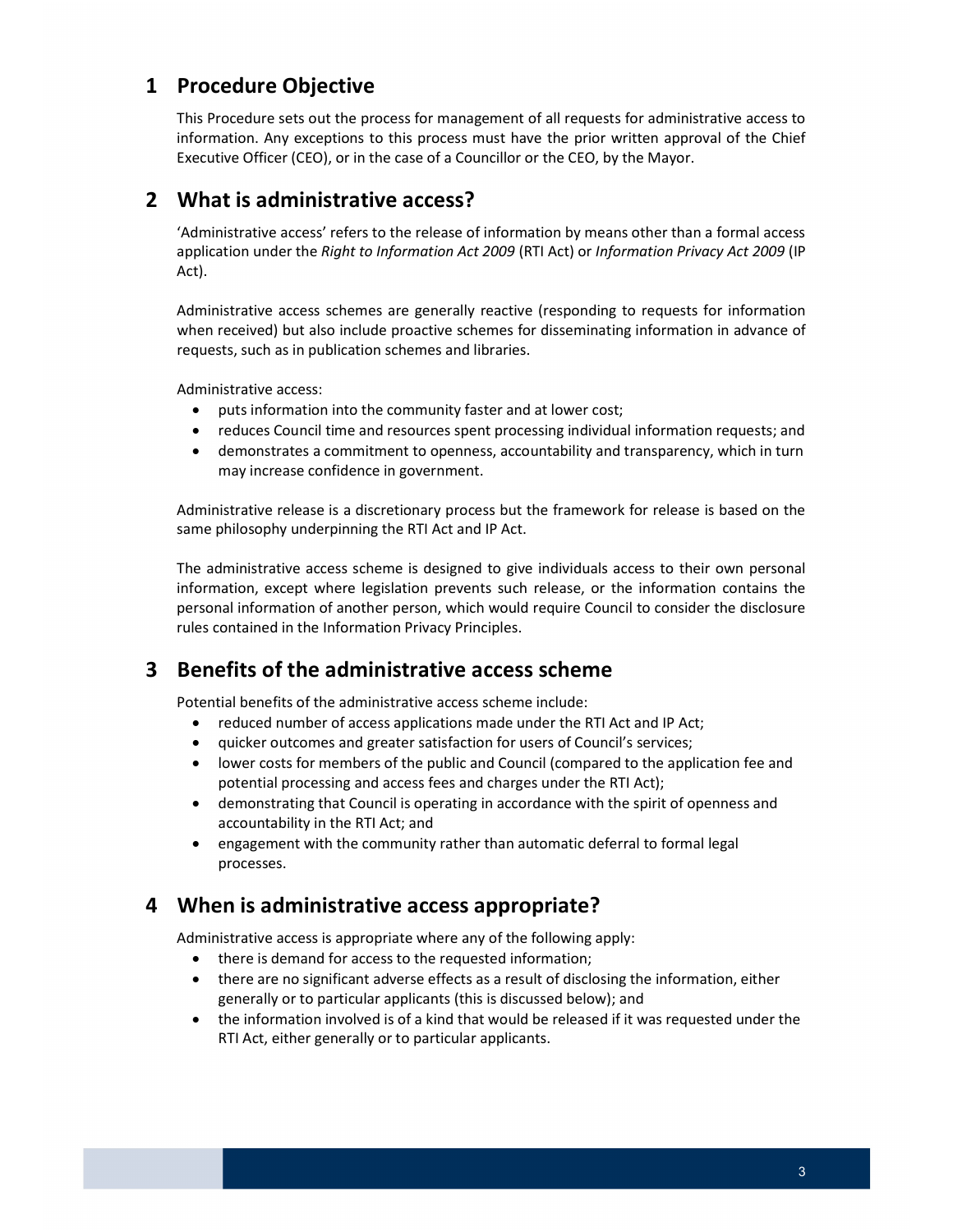<span id="page-3-0"></span> As a general rule, the sorts of documents that may be suitable for administrative release include those:

- provided to Council by the person seeking access to them (for example, correspondence sent to Council from the requester);
- provided by Council to the person seeking access to them (for example, previous correspondence sent by Council to the requester);
- which are publicly available; and
- which are routinely made available by Council.

It is not appropriate to release:

- information that is prohibited from release under law;
- information that is exempt under the RTI Act or the IP Act;
- information in draft form;
- information that is no longer readily available as it has been archived or is difficult to access for similar reasons.

 CCTV footage should not be released administratively without first consulting the Integrity & Information Program, to ensure that all privacy and risk implications have been considered.

## 5 Administrative access applications

#### 5.1 Who can make an administrative access application

 Anyone can apply for access to information under the administrative access scheme. However, there is no guarantee that access will be given.

 In most cases the administrative access scheme will be used by applicants who require access to their own personal information.

#### 5.2 What to include on an administrative access application

Applications should be made in writing, and can be lodged in any of the following ways:

- 1. In person at one of Council's customer service centres Beenleigh Customer Service Centre – 105 George Street, Beenleigh Administration Centre – 150 Wembley Road, Logan Central Jimboomba Customer Service Centre – 18-22 Honora Street, Jimboomba
- 2. Via email to [council@logan.qld.gov.au](mailto:council@logan.qld.gov.au)
- 3. By post to Logan City Council, PO Box 3226, Logan Central QLD 4114

 Applications must include the applicant's full name, contact details and provide details about the information that is being requested.

 Applications for copies of the applicant's own personal information must be signed and email requests must include a scanned attachment containing the applicant's signature. The applicant will also need to provide either original or certified copies of identification documents (ie Driver's Licence, Passport).

#### 5.3 How much does an administrative access application cost?

 There is no application fee associated with making a request for administrative access to information. However Council reserves the right to impose fees to provide access to the information. Where the costs of providing the requested information exceeds \$100, the costs of providing the information would be calculated on a reasonable cost basis, with a quote sent to the applicant for acceptance before Council commences the work.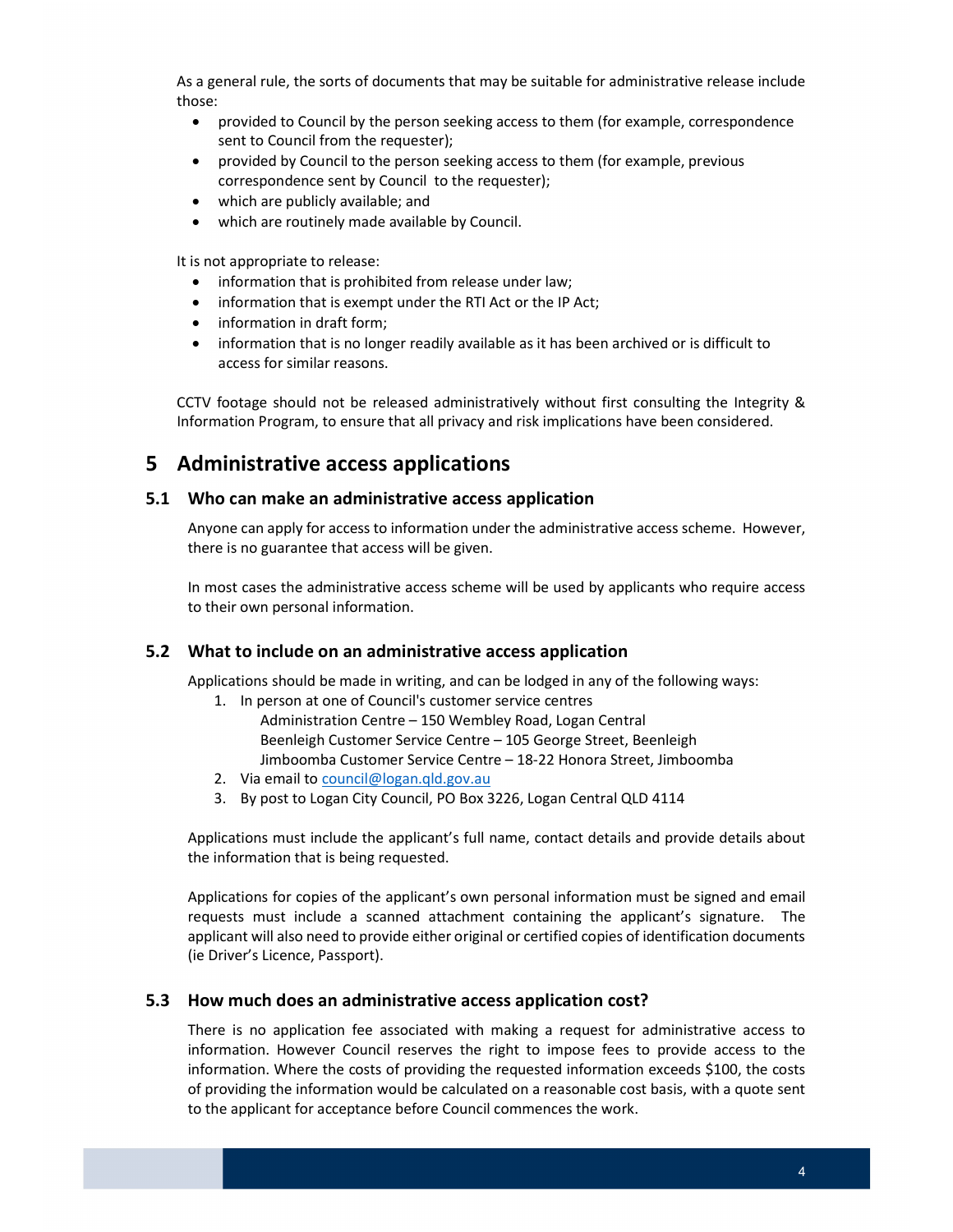#### <span id="page-4-0"></span>5.4 How Council will deal with an administrative access application

 If a person requests access to someone else's personal information, it may not be possible to release the information administratively as to do so may breach the privacy principles. If Council employees receive such a request, they should consult with the Integrity & Information Program for guidance.

 Council may refuse to deal with an application for administrative access to information where the applicant does not provide the requisite identification, or where the request is unreasonable (for example – for large amount of information, for information that has previously been provided, or for information that is already publicly available on the website or in a library).

 Council has the right to refuse access under the administrative access scheme, and if appropriate, refer enquiries to the more formal RTI Act or IP Act processes.

#### 5.5 Relationship with other legislative schemes

 Where it is decided that information cannot be released administratively, the person requesting it should be advised that they can apply for access under the RTI or IP Acts, and access may be granted or refused in accordance with the provisions of those Acts.

 Applying for, or obtaining access to, documents under the administrative access scheme does not prevent a person from applying for access under the RTI Act or the IP Act at a later stage. However, where a document is available through administrative access or another legislative scheme (even if there is a cost involved) Council may be able to refuse access under section 53 of the RTI Act.

 If Council receives an application which is stated to be made under the RTI or IP Acts, but which covers documents to which the applicant would obtain full access under the administrative access scheme, the applicant should be advised of this fact. If the applicant agrees, the RTI or IP Act application can be withdrawn and access given through the administrative access scheme, rather than going through the formal legislative process.

 If the reverse happens, and Council receives a request for administrative access to information which would more appropriately be handled through the formal process, the applicant should be advised to apply under the RTI Act or IP Act.

#### 5.6 Review rights

 In most cases, there will be no review rights if Council refuses access under the administrative accessscheme. If a person is dissatisfied with Council'sresponse to their administrative request for information, the person should be advised of their right to make an application for access to the information under the RTI Act or IP Act.